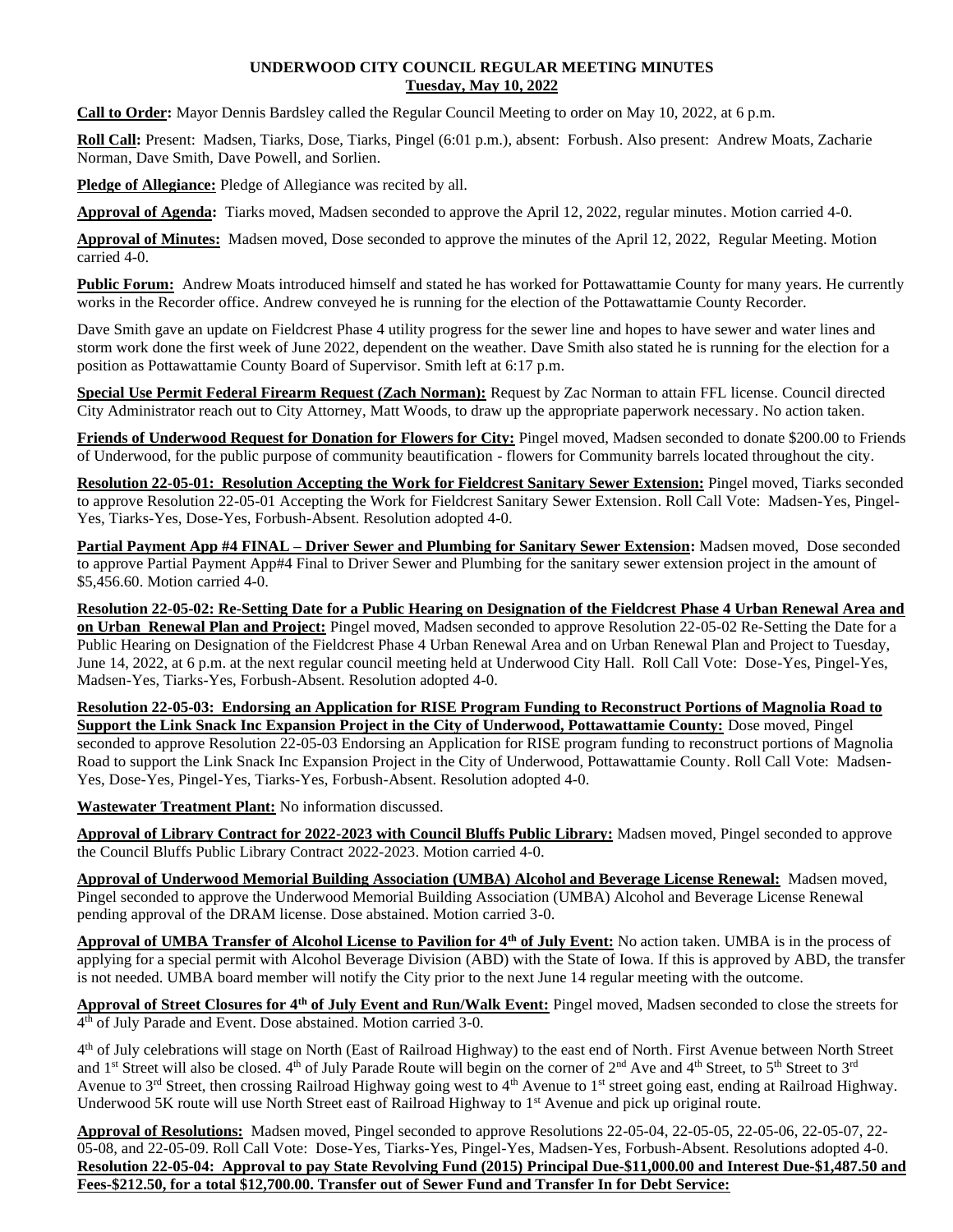**Resolution 22-05-05: Approval to pay State Revolving Fund Amended (2020)Principal Due-\$29,542.38 and Interest Due- \$2,233.36 and Fees-\$744.45 for a total of \$32,520.19. Transfer out of Sewer Fund and Transfer In for Debt Service:**

**Resolution 22-05-06: Approval of paying General Obligation Corporate Purpose Bond 2013 Principal-\$11,530.84 and Interest-\$494.66 and Fees-\$175.00 for total of \$12,200.50 Transfer out of Streets and Transfer into Debt Service: Resolution 22-05-07: Approval of paying General Obligation Corporate Purpose Bond 2015 Principal-\$55,000.00 and Interest-4,056.25 and Paying Agent-\$225.00 for total \$59,281.25 Transfer out of Fire and Road into Debt Service: Resolution 22-05-08: Approval of paying General Obligation Corporate Purpose Bond 2019 Principal-\$40,000.00 and Interest-\$5,935.00 and Paying Agent-\$225.00 for a total \$46,160.00 Transfer out of Road Use and Sewer into Debt Service: Resolution 22-05-09: Approval of paying General Obligation Corporate Purpose Bond 2020 Principal-\$30,000.00 and Interest-\$2,130.00 and Paying Agent-\$225.00 for a total \$32,355.00 Transfer out of Other Public Safety and into Debt Service:**

**Approval of Personnel Committee Decision on Part-Time Administrative Position:** Madsen moved, Tiarks seconded to approve the Personnel Committee decision to hire part time Deputy Clerk, Amy Kuper. Motion carried 4-0.

**Consent Agenda and Claims:** Tiarks moved, Pingel seconded. Motion carried 4-0. State of Iowa-\$21.00, US Postmaster-\$79.60, M&K Mills-\$3497.00, IPERS-\$2043.43, United Healthcare-\$2800.25

| Agriland                              | Fuel-Fire/City-Ma/Apr 22                                                                                                                                                        | \$1,471.25  |
|---------------------------------------|---------------------------------------------------------------------------------------------------------------------------------------------------------------------------------|-------------|
| <b>Bomgaars</b>                       | Parks Eqpt                                                                                                                                                                      | \$95.94     |
| Casey Baragary                        | Operator by Affidavit April 2022                                                                                                                                                | \$600.00    |
| Csorlien                              | Mileage Apr 22                                                                                                                                                                  | \$218.21    |
| <b>Computer Systems</b><br>Cornhusker | Mo. IT svcs/backup/Warranty                                                                                                                                                     | \$824.50    |
| Internat'l<br>Counsel Office and      | Fire Truck Repair 4300 Int'l<br>Copier RT 3/26-4/25/22<br><b>Publications</b><br>Pump Tests, 2 units<br>Mileage April 2022<br><b>EMS-Quick Med</b><br>Ambulance billing percent |             |
| Doc.                                  |                                                                                                                                                                                 |             |
| Daily Nonpareil                       |                                                                                                                                                                                 |             |
| Danko Emer Eqpt                       |                                                                                                                                                                                 |             |
| Dave Powell                           |                                                                                                                                                                                 |             |
| Claim                                 |                                                                                                                                                                                 |             |
| Grainger                              | ADA pad, brick red                                                                                                                                                              | \$406.70    |
| Great America Fin<br>Svcs             | Monthly copier lease pmt                                                                                                                                                        | \$114.50    |
| Heiman Fire Eqpt                      | drip torch brack, handline nozzle                                                                                                                                               | \$1,371.60  |
| Ideal Pure Water                      | Wtr disp/bott-Mar 22                                                                                                                                                            | \$19.60     |
| Marne Elk Horn                        | Ph/Cble-FDept/Ph-City-Apr22<br>Legal services-sanitary sew ext<br>$4/20$ AND 5/4/22 rug changes<br>Ledge-Brick-Panel-Univ Starter<br>Apr 22 Frmn Death ben 31 @<br>1.25         |             |
| Matt Woods                            |                                                                                                                                                                                 |             |
| Max I Walker                          |                                                                                                                                                                                 |             |
| Menards                               |                                                                                                                                                                                 |             |
| Midwest Benefit                       |                                                                                                                                                                                 |             |
| MidAmerican                           | Elec Read $4/7/22$                                                                                                                                                              | \$2,822.89  |
| Midwest Breathing                     | Annual Air test, cart chem,<br>compr                                                                                                                                            | \$768.29    |
| Midwest Lab                           | <b>Wastewtr Tests Apr 22</b>                                                                                                                                                    | \$1,008.86  |
| MES - Mun Emerg<br>Svcs               | Rescue gloves                                                                                                                                                                   | \$2,692.38  |
| M&K Mills Tree                        | Trash Service April 22                                                                                                                                                          | \$3,497.00  |
| <b>Regional Water</b><br>Snyder and   | Civil div Post 3/12/2022                                                                                                                                                        | \$215.00    |
| Associates                            | Engineer Svcs Fldrst San Sew Ext                                                                                                                                                | \$3,645.56  |
| Underwood UFS                         | Park, Cement & Road                                                                                                                                                             |             |
| US Bank Visa                          | Paper, ph Pocket Pro                                                                                                                                                            |             |
| Utilities Svc Group                   | Jet/Vac lift station #1                                                                                                                                                         | \$1,100.00  |
| Verizon Wireless                      | 4/26-5/25/22 wireless phone svc                                                                                                                                                 |             |
| Wellmark                              | Dental Ins May 22                                                                                                                                                               | \$139.29    |
|                                       | Sub-total                                                                                                                                                                       | \$30,351.65 |